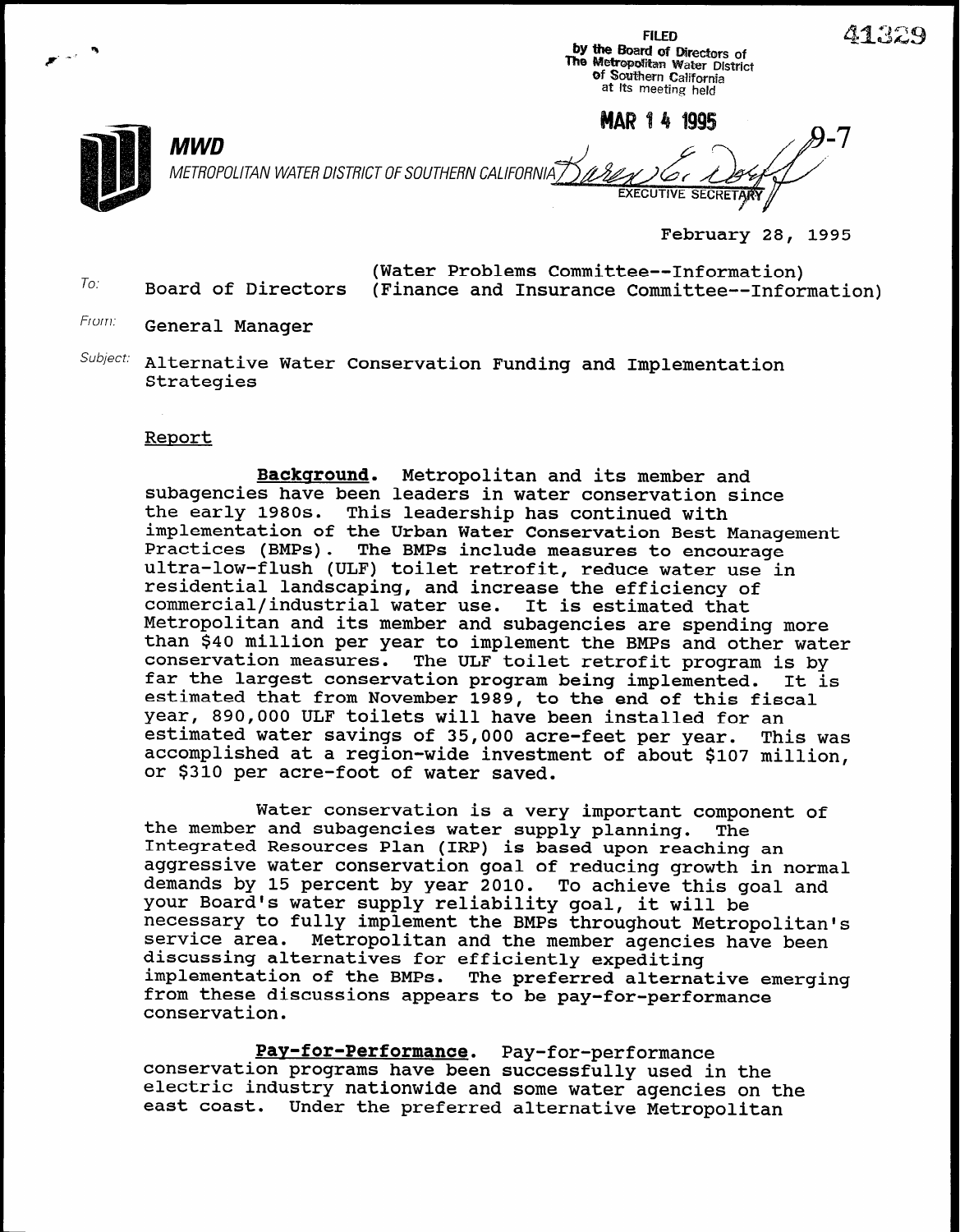## Board of Directors -2-<br>
-2-<br>
February 28, 1995

and/or the member and subagencies would contract directly with business consortiums formed through partnerships between private industry and communities. These consortiums would consist of private contractors or groups of contractors, including financing agencies, community-based organizations (CBO), plumbers, manufacturers, equipment suppliers, and others. The contractors would be prequalified through a competitive bid process and, under direct supervision by Metropolitan and/or its member and subagencies, would implement approved water conservation programs. The contractors would be responsible for working directly with retail customers. They would also be responsible for funding the up-front costs of implementing the programs and assuring program performance and water savings. The contractors would then be paid on an annual basis over the life of the project, based upon the verifiable water conservation savings of the programs they implement. There are a number of ways such programs could be financed, including direct payments by program participants, debits and credits on utility bills, and guaranteed annual cash flows. The costs of such programs are usually paid by those who benefit such as water suppliers, electric and gas companies, sewer agencies, homeowners, and industry. Metropolite power agencies, nomeowners, and industry. Metropolitan. portion of the financing could be accomplished under the existing conservation credits program, which current.

There are a number of reasons to implement pay-forperformance conservation. Some of these reasons included include: (1) it encourages the development of public/private  $(1)$  it encourages the development of public/private partnerships; (2) it utilizes the new technology and entrepreneurial activities of private companies and includes a competitive process to maximize water conservation savings at the least cost; (3) local communities benefit though increased local economic activities such as increased CBO employment; (4) individuals and others responsible for actually saving water have direct access to those implementing the programs; and (5) others benefiting from the program would be encouraged to participate financially.

It is contributed to begin implementing pay-dimensional pay-dimensional pay-dimensional pay-dimensional pay-dimensional pay-It is currently planned to begin implementing pa for-performance conservation through expedited demonstration projects. The initial project will be implemented in areas where verification of conservation savings is easiest. The first such project is expected to be implemented in the city of Los Angeles and will include ULF toilet retrofit and other residential conservation activities with verifiable water savings. It is expected that the contractor for this project will include a partnership between American Standard Plumbing Products, FAME Forever, Inc., and Volt VIEWtech, Inc.<br>Metropolitan's cost of the demonstration project is expected to